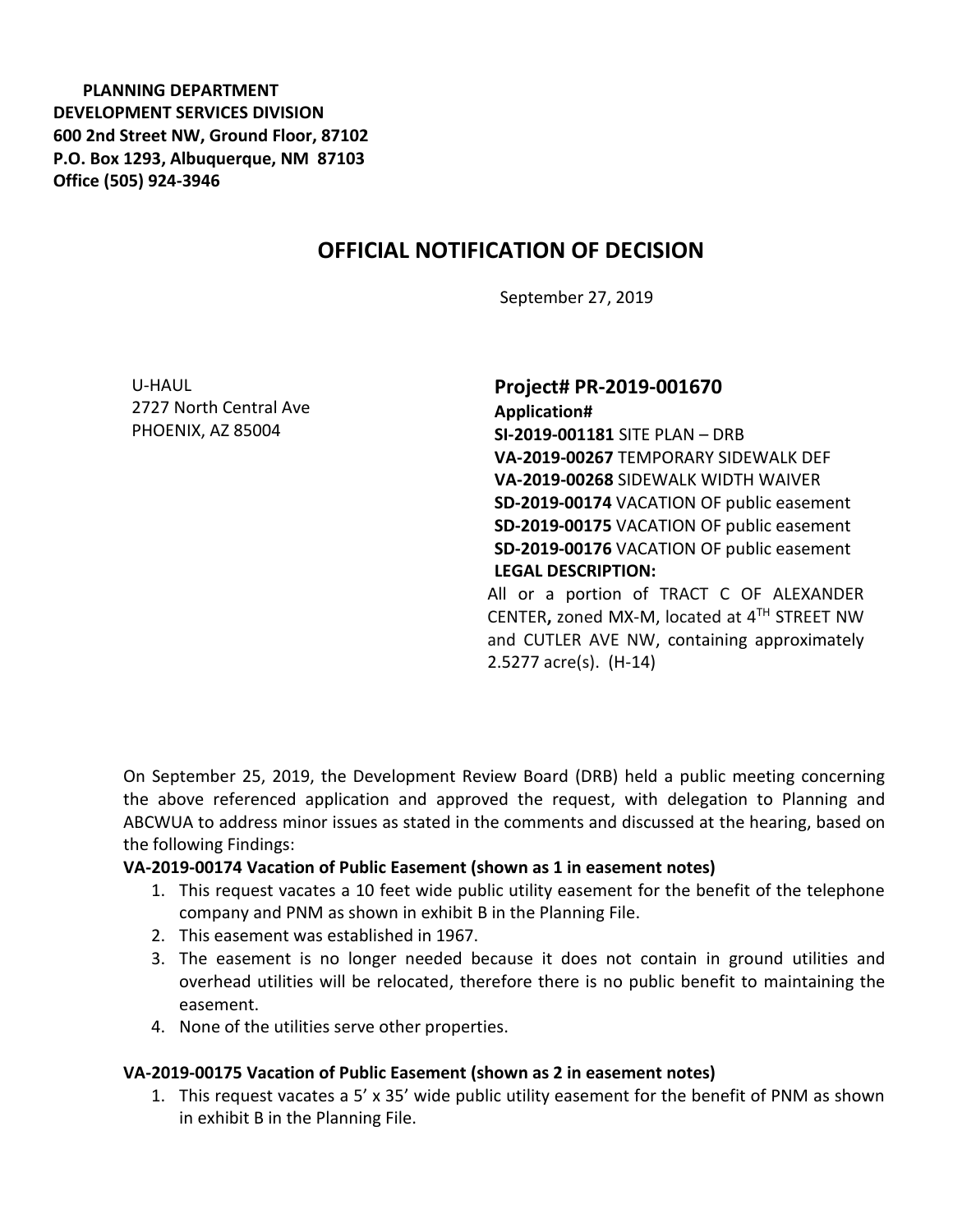Official Notice of Decision Project # PR-2018-001670 Application# SI-2019-00181, VA-2019-00267, VA-2019-00268, SD-2019-00174, SD-2019-00175, SD-2019-00176

## September 25, 2019

Page 2 of 3

- 2. This easement was established in 1967.
- 3. The easement is no longer needed because it does not contain in ground utilities and overhead utilities will be relocated, therefore there is no public benefit to maintaining the easement.
- 4. None of the utilities serve other properties.

### **VA-2019-00176 Vacation of Public Easement (shown as 3 in easement notes)**

- 1. This request vacates an existing utility easement for the benefit of the PNM and the telephone company as shown in exhibit B in the Planning File.
- 2. This easement was established in 1984 and was previously vacated, but this vacation was never finalized.
- 3. The easement is no longer needed because the overhead utilities will be relocated, therefore there is no public benefit to maintaining the easement.
- 4. None of the utilities serve other properties.

### **Conditions for all vacations:**

If PNM or any utilities companies that are subject to the easements objects to the Vacation of any of their easements, they can withhold their signature on the plat which means the plat cannot be approved.

### **SI-2019-00085 SITE PLAN – DRB**

- 1. This is a request for a 28,248 square foot storage building and 7,641 square foot storage building.
- 2. Pursuant to 6-6(G)(3) Review and Decision Criteria. An application for a Site Plan DRB shall be approved if it meets all of the following criteria:
	- a. 6-6(G)(3)(a) The Site Plan complies with all applicable provisions of this IDO, the DPM, other adopted City regulations. *Specifically, the height, parking, landscaping and façade, meet the IDO requirements.*
	- *b.* 6-6(G)(3)(b) The City's existing infrastructure and public improvements, including but not limited to its street, trail, drainage, and sidewalk systems, have adequate capacity to serve the proposed development. *The site has access to a full range of urban services including utilities, roads, and emergency services. The ABCWUA issued an availability statement for the site. A Traffic Impact Study was not required. A grading and drainage plan for the entire site has been approved by Hydrology.*
	- *c.* 6-6(G)(3)(c) The Site Plan mitigates any significant adverse impacts on the surrounding area to the maximum extent practicable including perimeter landscaping and additional features on the street facing and non-street facing facades.

## **Conditions:**

- 1. This Site Plan is valid 5 years from DRB approval (10-10-2019). An extension may be requested prior to the expiration date.
- 2. Final sign off is delegated to Planning to check for an executed IIA and Alternate